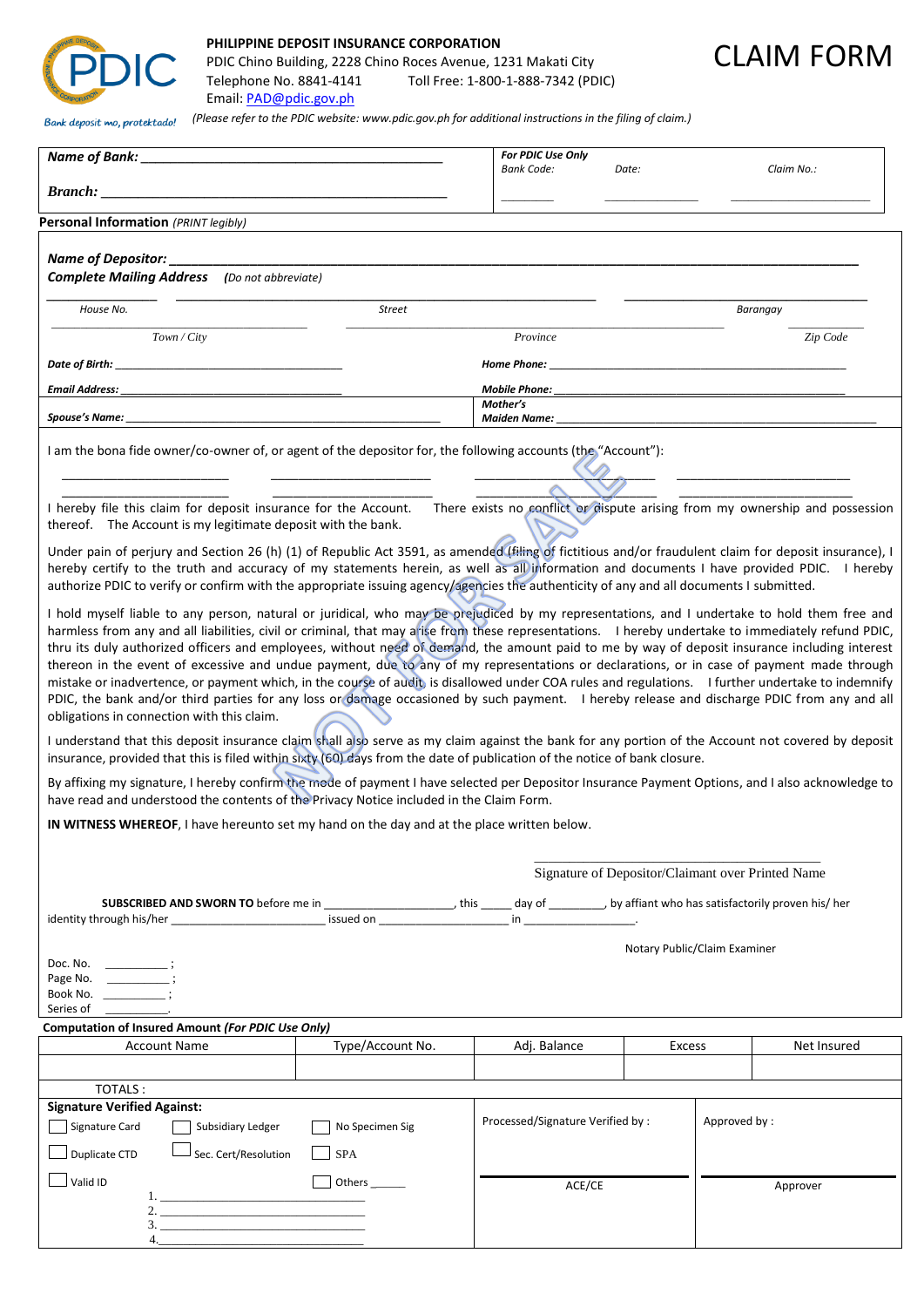

## Bark deposit mo, protektado!<br> **DEPOSIT INSURANCE PAYMENT OPTIONS**

|   |                                                                                                                                                                                                                                                                                                                                                                                              |                                                                                                                                                                                                                               | Account Number: ____________________________                                                                                                                                                                                                                                                                                                                |  |  |  |
|---|----------------------------------------------------------------------------------------------------------------------------------------------------------------------------------------------------------------------------------------------------------------------------------------------------------------------------------------------------------------------------------------------|-------------------------------------------------------------------------------------------------------------------------------------------------------------------------------------------------------------------------------|-------------------------------------------------------------------------------------------------------------------------------------------------------------------------------------------------------------------------------------------------------------------------------------------------------------------------------------------------------------|--|--|--|
|   |                                                                                                                                                                                                                                                                                                                                                                                              |                                                                                                                                                                                                                               |                                                                                                                                                                                                                                                                                                                                                             |  |  |  |
|   | <b>FOR PESO ACCOUNT</b>                                                                                                                                                                                                                                                                                                                                                                      |                                                                                                                                                                                                                               |                                                                                                                                                                                                                                                                                                                                                             |  |  |  |
|   | Please Check $(\checkmark)$ One                                                                                                                                                                                                                                                                                                                                                              |                                                                                                                                                                                                                               |                                                                                                                                                                                                                                                                                                                                                             |  |  |  |
| Ő | <b>Check</b><br>A Check payment is issued for payee's account only and for deposit with any local bank. The check is available for pick up by<br>the depositor or a duly authorized representative with SPA at PDIC or may be sent through registered mail delivered to<br>addressee only.<br>Note: For Business Entity the only available payment option is CHECK for payee's account only. |                                                                                                                                                                                                                               |                                                                                                                                                                                                                                                                                                                                                             |  |  |  |
| O | Cash Over the Counter (COTC) at the Land Bank of the Philippines (LBP)<br>COTC is CASH payment disbursed by a designated LBP Servicing Branch to depositor only.                                                                                                                                                                                                                             |                                                                                                                                                                                                                               |                                                                                                                                                                                                                                                                                                                                                             |  |  |  |
| O | Credit to depositor's existing bank account<br>A secured electronic fund transfer directly credited to depositor's existing personal bank account. Corresponding bank<br>charges may be imposed.                                                                                                                                                                                             |                                                                                                                                                                                                                               |                                                                                                                                                                                                                                                                                                                                                             |  |  |  |
|   |                                                                                                                                                                                                                                                                                                                                                                                              |                                                                                                                                                                                                                               |                                                                                                                                                                                                                                                                                                                                                             |  |  |  |
|   |                                                                                                                                                                                                                                                                                                                                                                                              |                                                                                                                                                                                                                               |                                                                                                                                                                                                                                                                                                                                                             |  |  |  |
|   |                                                                                                                                                                                                                                                                                                                                                                                              |                                                                                                                                                                                                                               |                                                                                                                                                                                                                                                                                                                                                             |  |  |  |
| O | <b>EMI</b> account.                                                                                                                                                                                                                                                                                                                                                                          | <b>Electronic Money Issuers (EMIs)</b><br>This is subject to the transaction limits set by the EMIs.                                                                                                                          | Deposit insurance payment will be transferred through GCash, PayMaya or DCPay.To opt for the EMI, the account should be registered<br>in the name of the depositor and the limit should be able to accommodate the amount of insurance payment to be transferred to the                                                                                     |  |  |  |
|   | O<br>Gcash                                                                                                                                                                                                                                                                                                                                                                                   |                                                                                                                                                                                                                               |                                                                                                                                                                                                                                                                                                                                                             |  |  |  |
|   | Ő<br>PayMaya                                                                                                                                                                                                                                                                                                                                                                                 |                                                                                                                                                                                                                               |                                                                                                                                                                                                                                                                                                                                                             |  |  |  |
|   | O<br><b>DCPay</b>                                                                                                                                                                                                                                                                                                                                                                            | Account Name: The contract of the contract of the contract of the contract of the contract of the contract of the contract of the contract of the contract of the contract of the contract of the contract of the contract of | <b>Account Number:</b> Account 2014                                                                                                                                                                                                                                                                                                                         |  |  |  |
| O | <b>LBP Cash Card</b>                                                                                                                                                                                                                                                                                                                                                                         |                                                                                                                                                                                                                               | The Cash Card is a stored value card containing the amount of the insured deposit which can be withdrawn via Automated<br>Teller Machine (ATM). It has a combination functions of debit card and an ATM. Depositor can withdraw with any bank. The<br>PIN Mailer and the Cash Card are released directly to the depositor through personal pick up at PDIC. |  |  |  |
| O | <b>OUTGOING TELEGRAPHIC TRANSFER (OTT) - Recommended for depositors residing abroad</b><br>The OTT is the remittance of insured deposit payment to depositor's dollar account abroad. Depositors to coordinate with<br>PDIC thru CSD@pdic.gov.ph for the requirements. Bank charges imposed by the bank will be for the account of the<br>depositor.                                         |                                                                                                                                                                                                                               |                                                                                                                                                                                                                                                                                                                                                             |  |  |  |
|   | <b>FOR FOREIGN CURRENCY ACCOUNT</b>                                                                                                                                                                                                                                                                                                                                                          |                                                                                                                                                                                                                               |                                                                                                                                                                                                                                                                                                                                                             |  |  |  |
| O | <b>US Dollar (USD)</b><br>the depositor.                                                                                                                                                                                                                                                                                                                                                     |                                                                                                                                                                                                                               | Deposit insurance payment in dollar will be released by a designated Land Bank Servicing Branch to be personally claimed by                                                                                                                                                                                                                                 |  |  |  |
| O | <b>Philippine Peso (PhP)</b>                                                                                                                                                                                                                                                                                                                                                                 | on the prevailing rate as of the closed bank takeover date.                                                                                                                                                                   | Depositor may opt to be paid in Philippine Peso. Please refer to options under Peso Account. Conversion rate shall be based                                                                                                                                                                                                                                 |  |  |  |